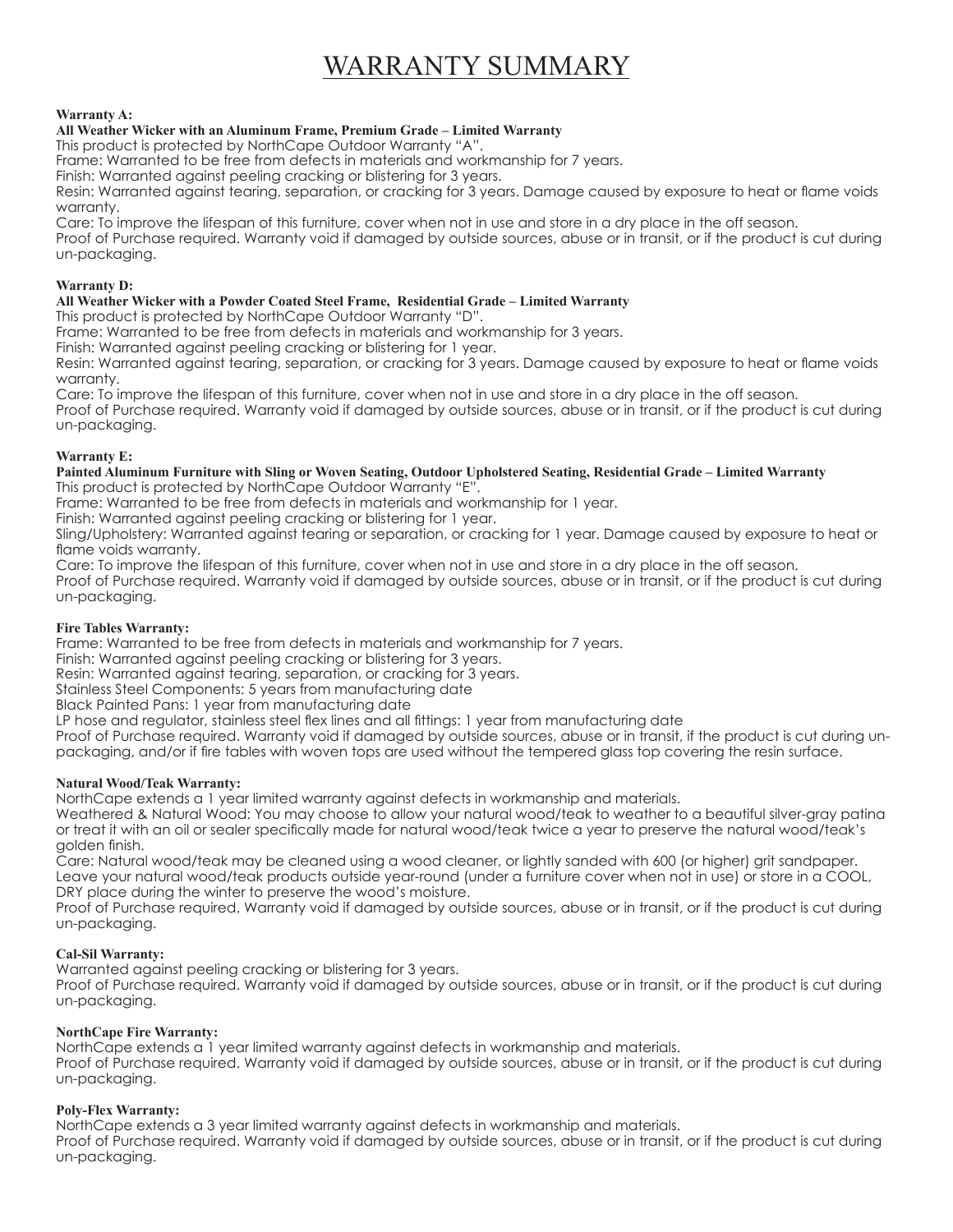# WARRANTY A

Resin wicker furniture manufactured with a premium aluminum frame (the "Product") sold by NorthCape International, NCI, NorthCape, Cape May Wicker, Chicago Wicker (collectively, "NorthCape International") is subject to the following limited warranties:

### Frames

Frames are warranted to be free from defects in materials and workmanship for a period of seven (7) years. Damage to frames or welds due to improper assembly or exposure to water and sub-freezing temperatures is not covered under this limited warranty. (Therefore, you should not allow water to accumulate inside frames).

#### Finish

The finish is warranted against peeling, cracking, or blistering for a period of three (3) years provided the Product has not been scratched or abraded. Scratches and chips resulting from normal wear and tear on the finish are not covered under this limited warranty. Fading or discoloration of the finish as a result of exposure to sunlight or other natural elements, oils, spills, fluids or chemicals is not covered under this limited warranty.

### Cushions (if applicable)

Cushions are warranted for a period of one (1) year against separation at the seams only. Fading or discoloration of the cushions resulting from exposure to sunlight or other natural elements, oils, spills, fluids or chemicals is not covered under this limited warranty.

### Strap Suspension Seating (if applicable)

Strap Suspension Seating is warranted for a period of three (3) years against separation, tearing or a loss of elasticity; provided, however, that only the suspension seat itself will be replaced under the terms of this limited warranty, not the entire frame. Fading or discoloration of the strap suspension seating resulting from exposure to sunlight or other natural elements, oils, spills, fluids or chemicals is not covered under this limited warranty.

### Resin Wicker

Straps and/or wicker weave are warranted for a period of three (3) years against separation, cracking or tearing. Fading or discoloration of the straps and/or wicker weave resulting from exposure to sunlight or other natural elements, oils, spills, fluids or chemicals is not covered under this limited warranty. In addition, resin wicker that is cut or sliced by the customer during or after un-packaging is not covered under this limited warranty. Damage caused by exposure to heat or flame voids warranty.

### Umbrella (if applicable)

Umbrellas frames are warranted for a period of one (1) year against manufacturers' defects only. Umbrella bases (if available) are not covered under this limited warranty. Damage to the umbrella frames from sunlight, wind or other natural elements is not covered under this limited warranty.

#### Transit

NorthCape International will be responsible for the shipping and handling charges within the North American continent for the first year for all valid warranty claims. After the first year, shipping and handling charges are the responsibility of the claimant. We do not ship outside of the North American continent.

## Warranty Exclusions

The following are not covered under the limited warranties set forth above: Products used for commercial, contract or any other nonresidential purposes; Products which are clearance items, display models otherwise purchased on an "as is" basis; damage to the Product incurred during shipping; Products damaged by acts of nature, vandalism, fire, abuse, lack of proper care and maintenance, or improper assembly; fading or discoloration of the Product or any of its components resulting from exposure to sunlight or other natural elements, oils, spills, fluids or chemicals; table top against breakage; hardware against corrosion or rusting; buckling or splitting of tubing resulting from exposure to water and freezing temperatures; purchased or replacement parts; plastics. Also excluded: loss of use or time, inconvenience, money, travel, packaging or any other consequential or incidental damages. In no event shall NorthCape International's responsibility under this limited warranty exceed the value of the replacement Product.

The limited warranties set forth herein are only made in favor of the original purchaser of the Product and only if the Product is purchased from one of our authorized retailers. The limited warranties with respect to the Product set forth herein are not transferable. All warranty claims must be submitted with a dated register receipt within the warranty period, directly to the authorized retailer where the merchandise was purchased. NorthCape International does not administrate warranty claims directly with the original purchaser. For quality control purposes and verification, NorthCape International reserves the right to request photographs of the damage item(s).

If a product manufactured by NorthCape International fails under the terms of our limited warranty set forth above, NorthCape International will replace the item at no charge. Where the exact product is no longer available, NorthCape International reserves the right to substitute a similar item.

NORTHCAPE INTERNATIONAL MAKES NO IMPLIED WARRANTIES OF MERCHANTABILITY OR FITNESS FOR A PARTICULAR PURPOSE OR ANY OTHER WARRANTIES, EXPRESS OR IMPLIED, EXCEPT AS OTHERWISE SET FORTH ABOVE. UNDER NO CIRCUMSTANCES SHALL NORTHCAPE INTERNATIONAL BE LIABLE FOR INCIDENTAL OR CONSEQUENTIAL LOSSES, DAMAGES OR EXPENSES, DIRECTLY OR INDIRECTLY ARISING FROM THE SALE, HANDLING OR USE OF THE PRODUCT.

The terms of this limited warranty are subject to change without notice.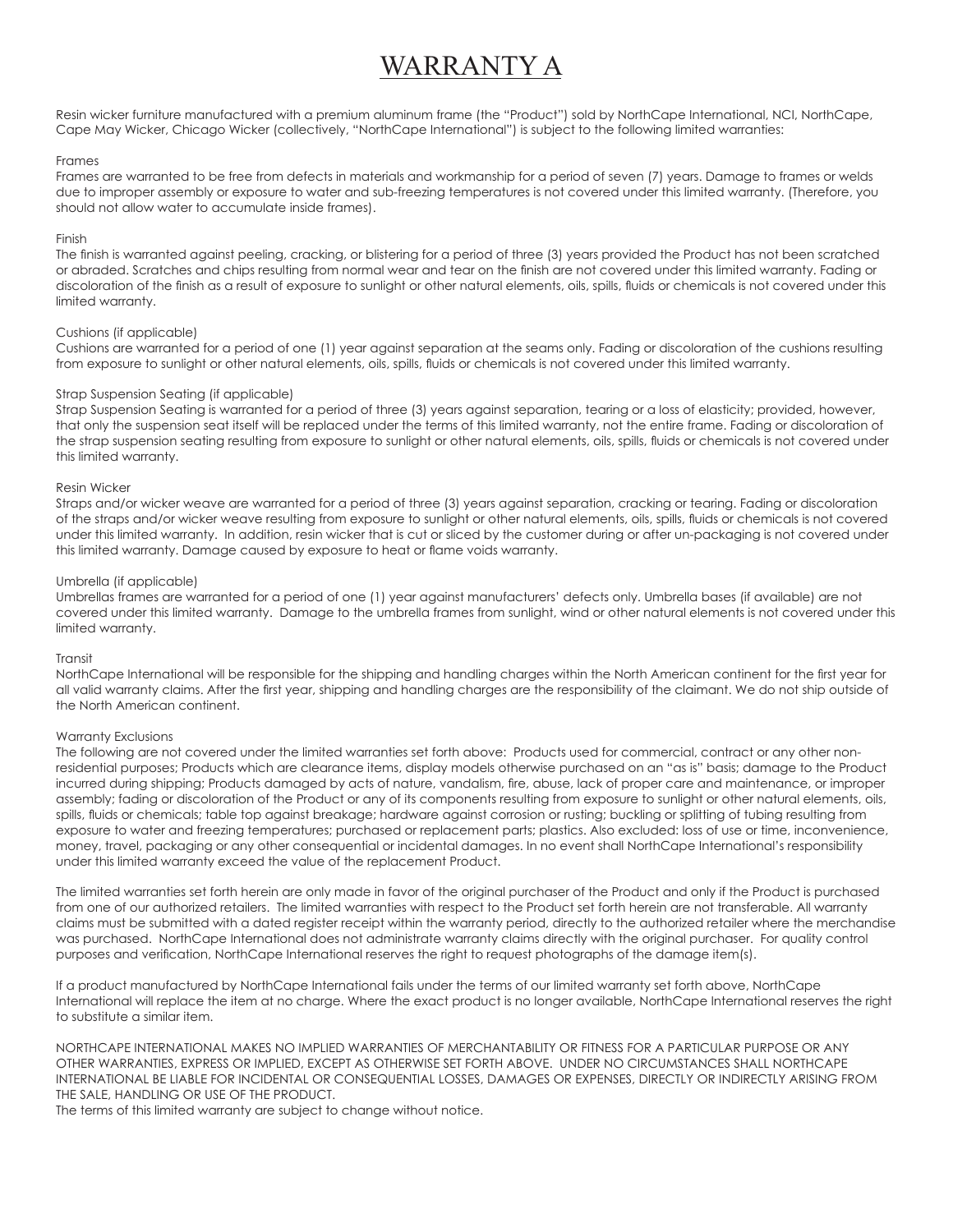# WARRANTY D

Resin wicker furniture manufactured with a steel frame (the "Product") sold by NorthCape International, NCI, NorthCape, Cape May Wicker, Chicago Wicker (collectively, "NorthCape International") is subject to the following limited warranties:

### Frames

Frames are warranted to be free from defects in materials and workmanship for a period of three (3) years. Damage to frames or welds due to improper assembly or exposure to water and sub-freezing temperatures is not covered under this limited warranty. (Therefore, you should not allow water to accumulate inside frames). Rust is not covered under this warranty.

### Finish

The finish is warranted against peeling, cracking, or blistering for a period of one (1) year provided the Product has not been scratched or abraded. Scratches and chips resulting from normal wear and tear on the finish are not covered under this limited warranty. Fading or discoloration of the finish as a result of exposure to sunlight or other natural elements, oils, spills, fluids or chemicals is not covered under this limited warranty.

### Cushions (if applicable)

Cushions are warranted for a period of one (1) year against separation at the seams only. Fading or discoloration of the cushions resulting from exposure to sunlight or other natural elements, oils, spills, fluids or chemicals is not covered under this limited warranty.

### Strap Suspension Seating (if applicable)

Strap Suspension Seating is warranted for a period of three (3) years against separation, tearing or a loss of elasticity; provided, however, that only the suspension seat itself will be replaced under the terms of this limited warranty, not the entire frame. Fading or discoloration of the strap suspension seating resulting from exposure to sunlight or other natural elements, oils, spills, fluids or chemicals is not covered under this limited warranty.

### Resin Wicker

Straps and/or wicker weave are warranted for a period of three (3) years against separation, cracking or tearing. Fading or discoloration of the straps and/or wicker weave resulting from exposure to sunlight or other natural elements, oils, spills, fluids or chemicals is not covered under this limited warranty. In addition, resin wicker that is cut or sliced by the customer during or after un-packaging is not covered under this limited warranty. Damage caused by exposure to heat or flame voids warranty.

### Umbrella (if applicable)

Umbrellas frames are warranted for a period of one (1) year against manufacturers' defects only. Umbrella bases (if available) are not covered under this limited warranty. Damage to the umbrella frames from sunlight, wind or other natural elements is not covered under this limited warranty.

#### Transit

NorthCape International will be responsible for the shipping and handling charges within the North American continent for the first year for all valid warranty claims. After the first year, shipping and handling charges are the responsibility of the claimant. We do not ship outside of the North American continent.

## Warranty Exclusions

The following are not covered under the limited warranties set forth above: Products used for commercial, contract or any other nonresidential purposes; Products which are clearance items, display models otherwise purchased on an "as is" basis; damage to the Product incurred during shipping; Products damaged by acts of nature, vandalism, fire, abuse, lack of proper care and maintenance, or improper assembly; fading or discoloration of the Product or any of its components resulting from exposure to sunlight or other natural elements, oils, spills, fluids or chemicals; table top against breakage; hardware against corrosion or rusting; buckling or splitting of tubing resulting from exposure to water and freezing temperatures; purchased or replacement parts; plastics. Also excluded: loss of use or time, inconvenience, money, travel, packaging or any other consequential or incidental damages. In no event shall NorthCape International's responsibility under this limited warranty exceed the value of the replacement Product.

The limited warranties set forth herein are only made in favor of the original purchaser of the Product and only if the Product is purchased from one of our authorized retailers. The limited warranties with respect to the Product set forth herein are not transferable. All warranty claims must be submitted with a dated register receipt within the warranty period, directly to the authorized retailer where the merchandise was purchased. NorthCape International does not administrate warranty claims directly with the original purchaser. For quality control purposes and verification, NorthCape International reserves the right to request photographs of the damage item(s).

If a product manufactured by NorthCape International fails under the terms of our limited warranty set forth above, NorthCape International will replace the item at no charge. Where the exact product is no longer available, NorthCape International reserves the right to substitute a similar item.

NORTHCAPE INTERNATIONAL MAKES NO IMPLIED WARRANTIES OF MERCHANTABILITY OR FITNESS FOR A PARTICULAR PURPOSE OR ANY OTHER WARRANTIES, EXPRESS OR IMPLIED, EXCEPT AS OTHERWISE SET FORTH ABOVE. UNDER NO CIRCUMSTANCES SHALL NORTHCAPE INTERNATIONAL BE LIABLE FOR INCIDENTAL OR CONSEQUENTIAL LOSSES, DAMAGES OR EXPENSES, DIRECTLY OR INDIRECTLY ARISING FROM THE SALE, HANDLING OR USE OF THE PRODUCT.

The terms of this limited warranty are subject to change without notice.